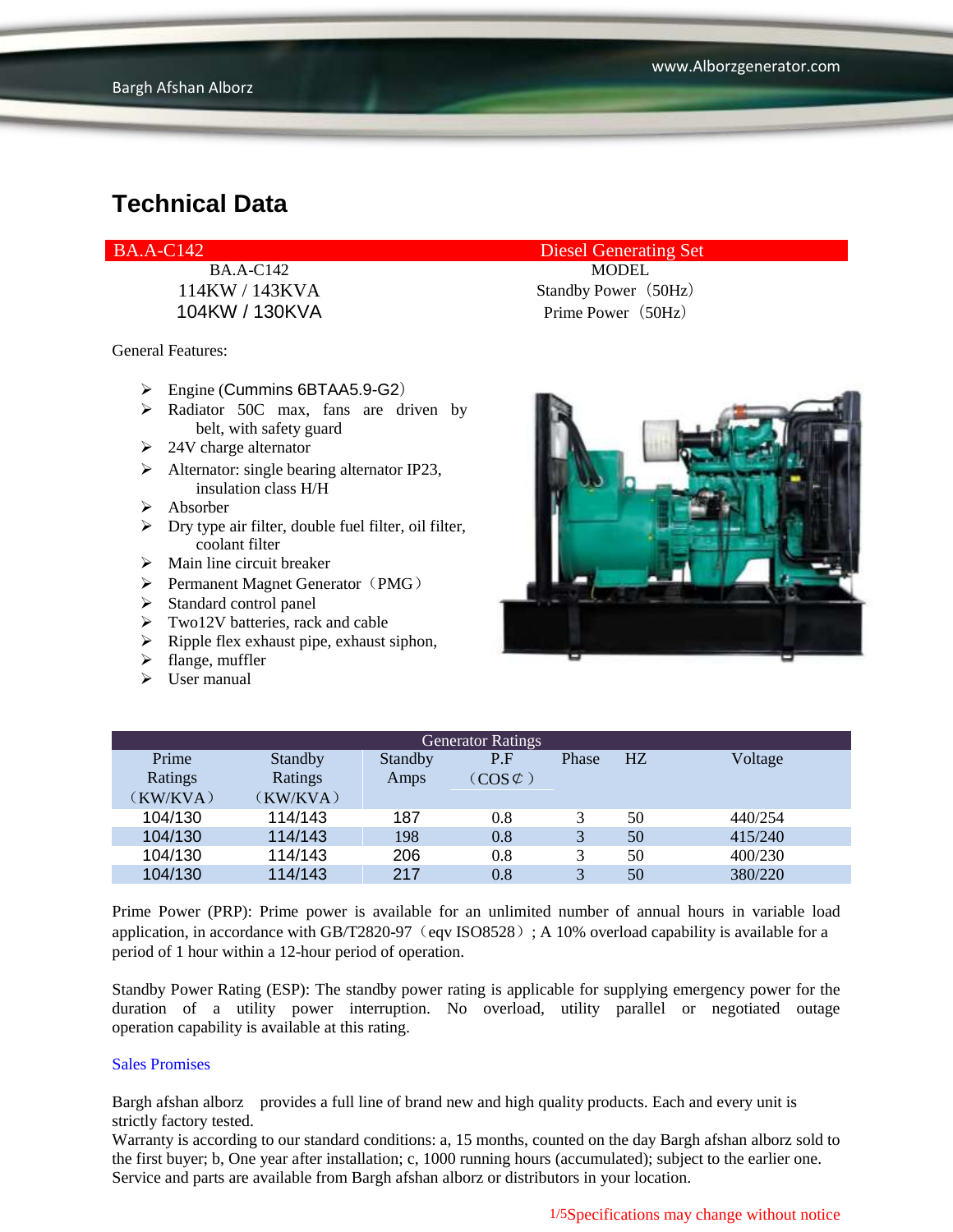| <b>BA.A-C142</b>                 | <b>Diesel Generating Set</b> |  |  |  |  |  |
|----------------------------------|------------------------------|--|--|--|--|--|
| <b>ENGINE DATA</b>               |                              |  |  |  |  |  |
| Manufacturer / Model:            | Cummins 4BTAA5.9-G2, 4-cycle |  |  |  |  |  |
| Air Intake System:               | Turbo, water/air cooling     |  |  |  |  |  |
| Fuel System:                     | PN type fuel pump            |  |  |  |  |  |
| <b>Cylinder Arrangement:</b>     | 6 in line                    |  |  |  |  |  |
| Displacement:                    | 5.9L                         |  |  |  |  |  |
| Bore and Stroke:                 | $102*120$ (mm)               |  |  |  |  |  |
| <b>Compression Ratio:</b>        | 16.0:1                       |  |  |  |  |  |
| Rated RPM:                       | 1500rpm                      |  |  |  |  |  |
| Max. Standby Power at Rated RPM: | 114KW/155HP                  |  |  |  |  |  |
| Governor Type:                   | Electronic                   |  |  |  |  |  |
| <b>Exhaust System</b>            |                              |  |  |  |  |  |
| <b>Exhaust Gas Flow:</b>         | $19.44$ m $/m$ in            |  |  |  |  |  |
| <b>Exhaust Temperature:</b>      | 495°C                        |  |  |  |  |  |
| Max Back Pressure:               | 10kPa                        |  |  |  |  |  |
|                                  | Air Intake System            |  |  |  |  |  |
| Max Intake Restriction:          | 6.35kPa                      |  |  |  |  |  |
| Consumption:                     | 8.7m <sub>3</sub> /min       |  |  |  |  |  |
| Air Flow:                        | 190 <sub>ms</sub> /min       |  |  |  |  |  |
| <b>Fuel System</b>               |                              |  |  |  |  |  |
| 100% (Prime Power) Load:         | 31 L/h                       |  |  |  |  |  |
| 75% (Prime Power) Load:          |                              |  |  |  |  |  |
| 50% (Prime Power) Load::         |                              |  |  |  |  |  |
|                                  | Oil System<br>16.4L          |  |  |  |  |  |
| Total Oil Capacity:              |                              |  |  |  |  |  |
| Oil Consumption:                 | ≤4g/kwh                      |  |  |  |  |  |
| <b>Engine Oil Tank Capacity:</b> | 14.2L                        |  |  |  |  |  |
| Oil Pressure at Rated RPM:       | 345kPa                       |  |  |  |  |  |
| <b>Total Coolant Capacity:</b>   | <b>Cooling System</b><br>29L |  |  |  |  |  |
| Thermostat:                      | 82-95°C                      |  |  |  |  |  |
|                                  |                              |  |  |  |  |  |
| Max Water Temperature:           | 104°C                        |  |  |  |  |  |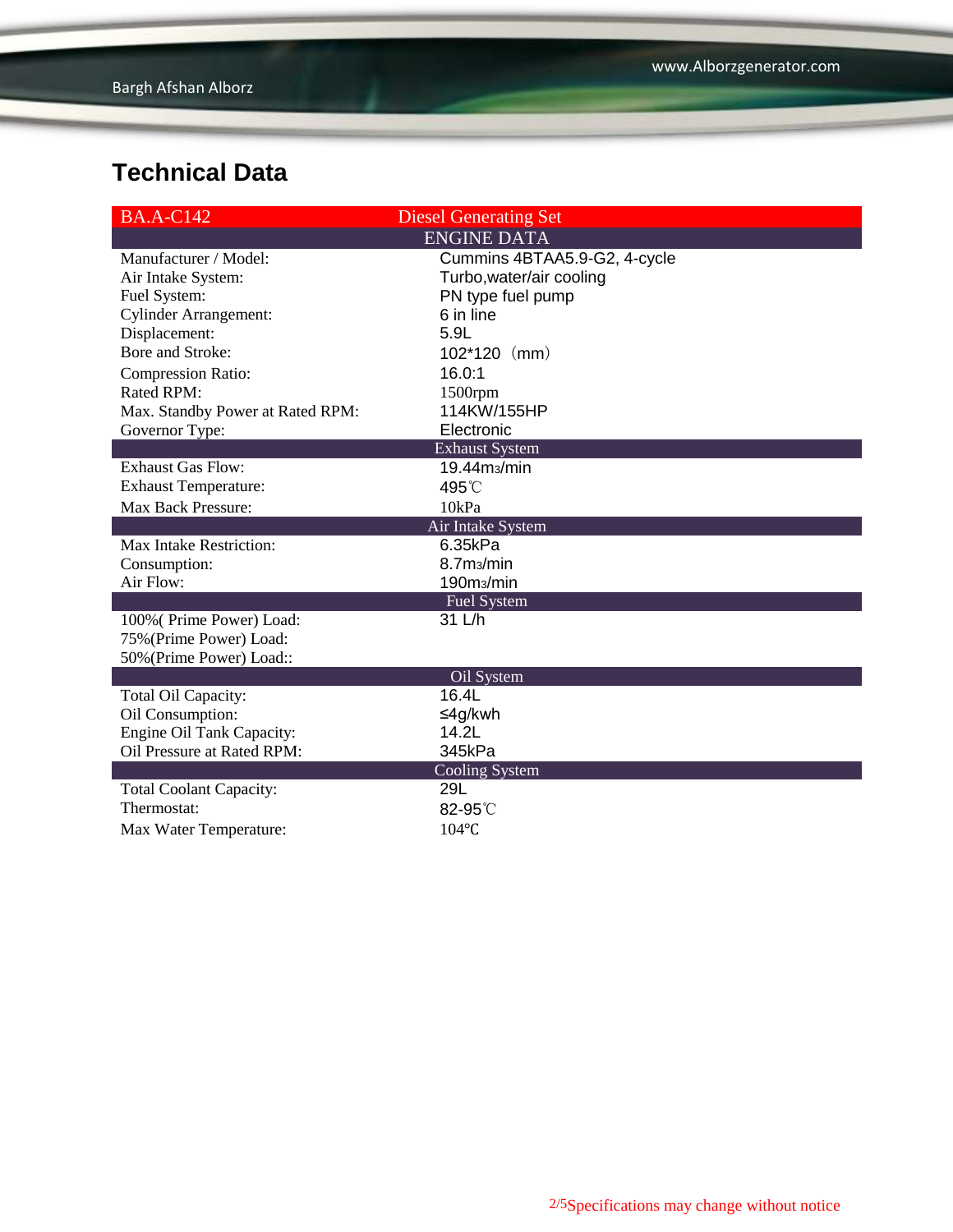| <b>Diesel Generating Set</b><br><b>BA.A-C142</b>                                           |                                          |  |  |  |  |  |  |
|--------------------------------------------------------------------------------------------|------------------------------------------|--|--|--|--|--|--|
| <b>ALTERNATOR SPECIFICATION</b>                                                            |                                          |  |  |  |  |  |  |
| <b>GENERAL DATA</b>                                                                        |                                          |  |  |  |  |  |  |
| Compliance with GB755, BS5000, VDE0530, NEMAMG1-22, IED34-1, CSA22.2 and AS1359 standards. |                                          |  |  |  |  |  |  |
| <b>Alternator Data</b>                                                                     |                                          |  |  |  |  |  |  |
| Number of Phase:                                                                           | 3                                        |  |  |  |  |  |  |
| Connecting Type:                                                                           | 3 Phase and 4 Wires, "Y" type connecting |  |  |  |  |  |  |
| Number of Bearing:                                                                         | 1                                        |  |  |  |  |  |  |
| <b>Power Factor:</b>                                                                       | 0.8                                      |  |  |  |  |  |  |
| Protection Grade:                                                                          | IP23                                     |  |  |  |  |  |  |
| Altitude:                                                                                  | $\leq$ 1000m                             |  |  |  |  |  |  |
| <b>Exciter Type:</b>                                                                       | Brushless, self-exciting                 |  |  |  |  |  |  |
| Insulation Class, Temperature Rise:                                                        | H/H                                      |  |  |  |  |  |  |
| Telephone Influence Factor (TIF):                                                          | $<$ 50                                   |  |  |  |  |  |  |
| THF:                                                                                       | $<$ 2%                                   |  |  |  |  |  |  |
| Voltage Regulation, Steady State:                                                          | $\leq \pm 1\%$                           |  |  |  |  |  |  |
| <b>Alternator Capacity:</b>                                                                | <b>140KVA</b>                            |  |  |  |  |  |  |
| <b>Alternator Efficiencies:</b>                                                            | 91.7%                                    |  |  |  |  |  |  |
| Air Cooling Flow:                                                                          | $0.514 \, \text{m}$ <sub>3</sub> /s      |  |  |  |  |  |  |
|                                                                                            | <b>GENERATING SET DATA</b>               |  |  |  |  |  |  |
| <b>Voltage Regulation:</b>                                                                 | $\geq \pm 5\%$                           |  |  |  |  |  |  |
| Voltage Regulation, Stead State:                                                           | $\leq \pm 1\%$                           |  |  |  |  |  |  |
| Sudden Voltage Warp (100% Sudden Reduce):                                                  | $\leq +25\%$                             |  |  |  |  |  |  |
| Sudden Voltage Warp (Sudden Increase):                                                     | $\leq$ -20%                              |  |  |  |  |  |  |
| Voltage Stable Time (100% Sudden Reduce):                                                  | $\leq 6S$                                |  |  |  |  |  |  |
| Voltage Stable Time (Sudden Increase)                                                      | $\leq 6S$                                |  |  |  |  |  |  |
| Frequency Regulation, Stead State:                                                         | $\leq 5\%$                               |  |  |  |  |  |  |
| Frequency Waving:                                                                          | ≤0.5%                                    |  |  |  |  |  |  |
| Sudden Frequency Warp (100% Sudden Reduce):                                                | $\leq +12\%$                             |  |  |  |  |  |  |
| Sudden Frequency Warp (Sudden Increase):                                                   | $\leq$ -10%                              |  |  |  |  |  |  |
| Frequency Recovery Time (100% Sudden Reduce):                                              | $\leq$ 5S                                |  |  |  |  |  |  |
| Frequency Recovery Time (Sudden Increase):                                                 | $\leq$ 5S                                |  |  |  |  |  |  |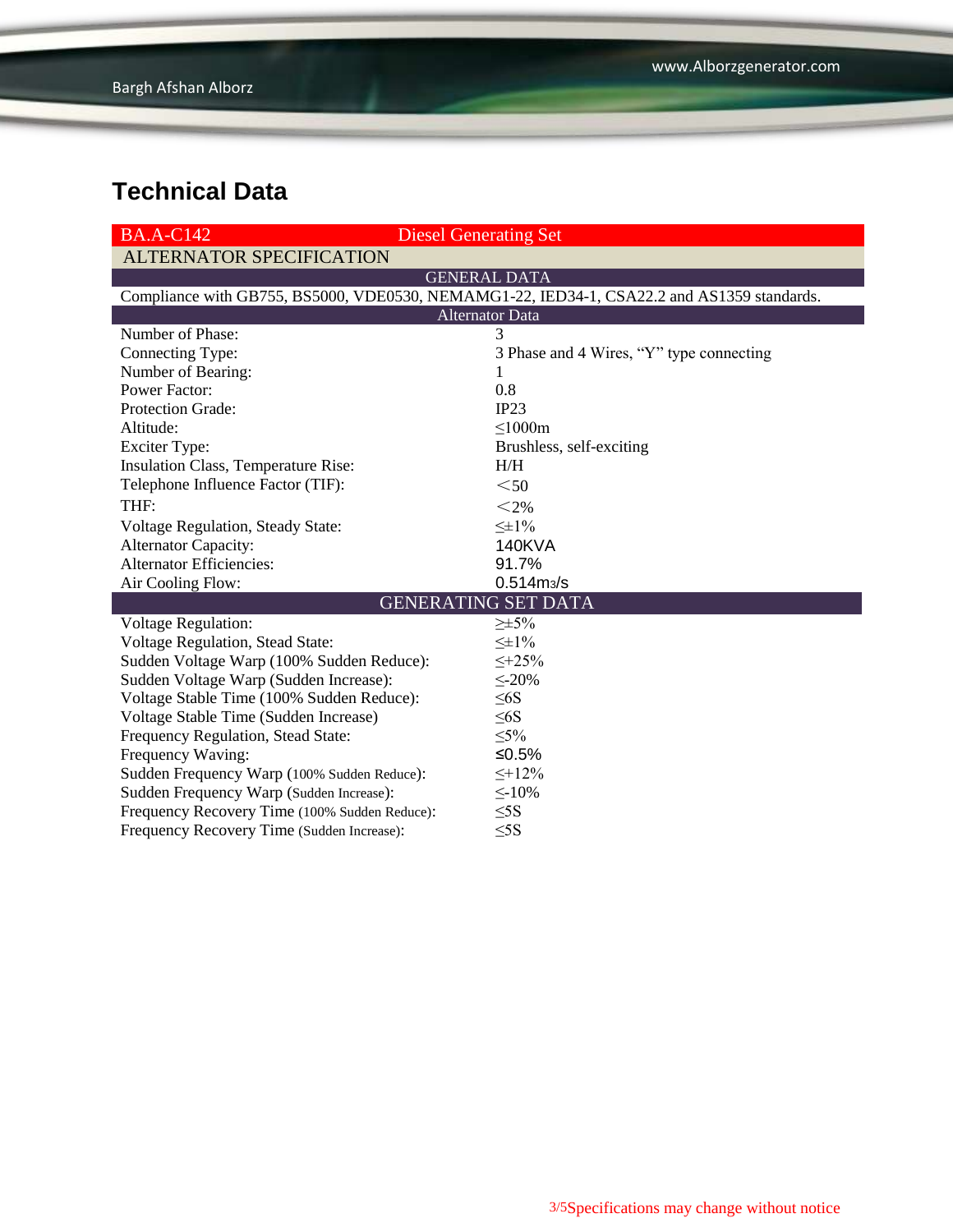| <b>BA.A-C142</b>              | <b>Diesel Generating Set</b> |                                   |  |  |
|-------------------------------|------------------------------|-----------------------------------|--|--|
| Options                       |                              |                                   |  |  |
| Engine                        | Fuel System                  | <b>Control System</b>             |  |  |
| Heater 2KW & 4KW              | Daily Fuel Tank              | <b>Auto Control Panel</b>         |  |  |
| Battery Charger 3.5A & 7A     | <b>Base Fuel Tank</b>        | Remote Control Panel              |  |  |
|                               | <b>Water Separator</b>       | <b>Auto Transfer Switch (ATS)</b> |  |  |
|                               | <b>Fuel Level Sensor</b>     | <b>Paralleling System</b>         |  |  |
|                               |                              |                                   |  |  |
| Anti Condensation Heater      | Rainproof Type               | <b>Engine Parts Drawing List</b>  |  |  |
| Drop CT (For Paralleling)     | Soundproof Type              | <b>Spare Parts</b>                |  |  |
|                               | <b>Container Type</b>        |                                   |  |  |
| Dimension & Weight            |                              |                                   |  |  |
| <b>Standard Configuration</b> | With Base Fuel Tank          | Soundproof Type                   |  |  |
| (Open Type)                   |                              |                                   |  |  |
|                               | Overall Size: 2380 (mm)      | Overall Size: 3230 (mm)           |  |  |
|                               | $*850$ (mm) $*1520$ (mm)     | *1170 $(mm)$ *1800 $(mm)$         |  |  |
|                               | Weight: 1550kg               | Weight: 2300kg                    |  |  |
|                               |                              |                                   |  |  |